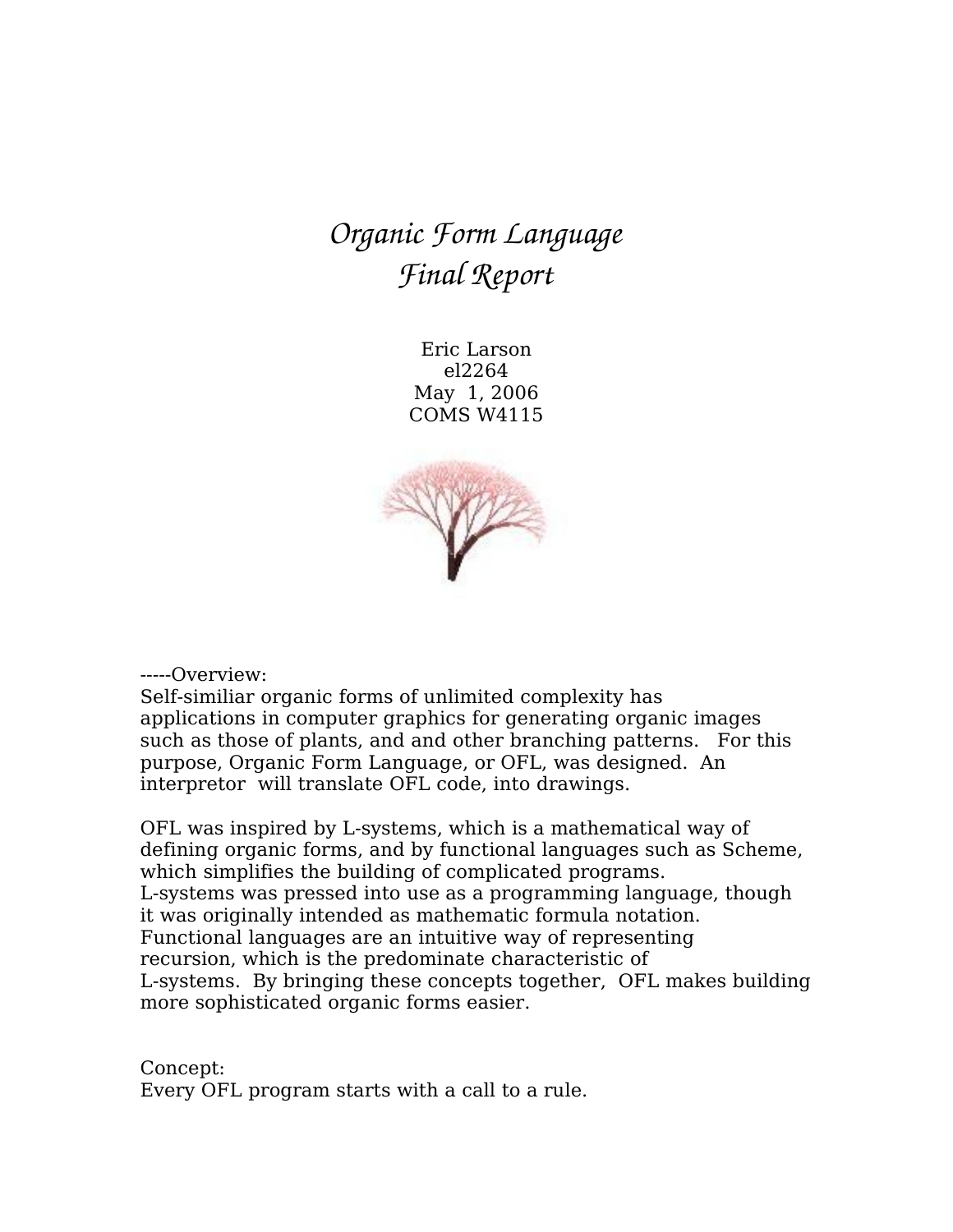The program is executed in iterations. During each iteration, each call to a rule is replaced by that rule's definition.

The programmer selects the number of iterations that the program will run. When the program has executed the final iteration, the result is translated into graphics.

----Design Goals:

--Functions:

To make OFL a powerful language, it is necessary to be able to represent as many organic shapes as possible. A goal of OFL is to be able to represent all the organic shapes representable in L-systems. One way to reach this goal is to design OFL with analogies to the two features which give Lsystems its expressiveness, iteration and state frames.

--Simplicity

To make the language easy to learn, complete English words are used instead of symbols when sensible. There are only ten keywords and two special symbols.

The only drawing concepts are lines and the angles between them. There is no concept of a point or location. Because the language

is only concerned with forms, points are not needed.

-- Language Tutorial

There are two key principles to understanding how to program in OFL,

indentation, and replacement.

The indentation of a statement determines which changes of position and direction from preceding statements will effect it.

If, for example, you have a statement preceded by three white spaces, it will inherit the changes of position and direction of any statement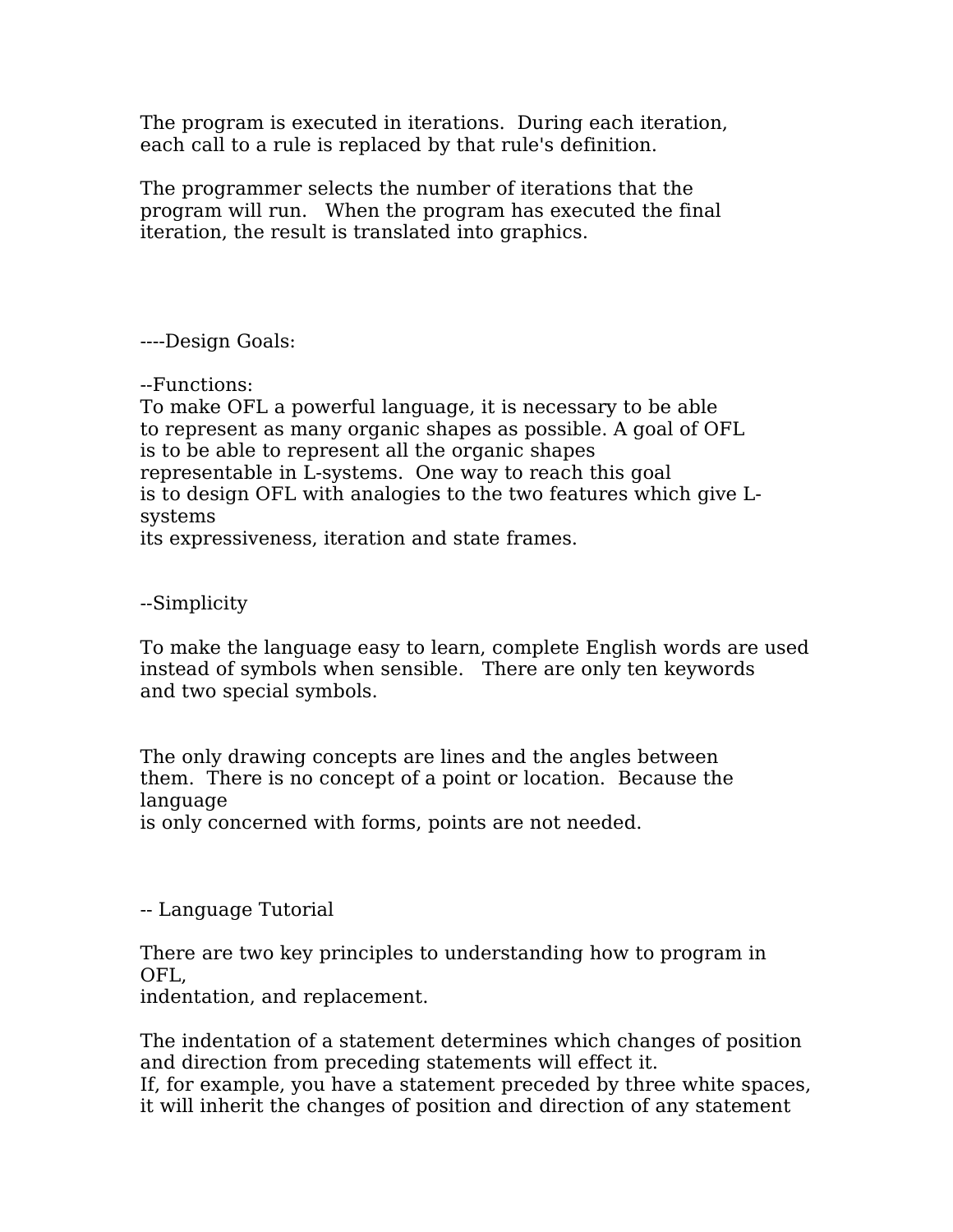above it which is indented by two or one spaces. In the following code example, only changes caused by executing statemen1 will effect

where statement3 begins executing.

statement1 statement2 statement3

Replacement is the way each iteration of the program changes the plant.

Rules are defined in an OFL program, and during each generation, the

definition of a rule replaces any references. The complex patterns in images generated come from rules referring to themselves.

For instance, this rule will be referred to by the string "bushy",

and will generate a progressively complicated image with each new iteration of the program. Definitions begin with a name and a colon.

bushy: Draw bushy

Right bushy

"Draw" causes a line segment to be painted, "Right" causes all inheriting

statements to execute in a direction moved clockwise by a few degrees.

Every OFL program must have a "Start:" to show where to begin executing. Start should call some user defined rule.

All user defined rule must begin with a newline followed immediately by

a string which begins with a lower case letter and is followed by a colon.

Comments begin with a pound sign and end at the end of a line.

Here is a simple program that will draw a red tree.

#Simple red tree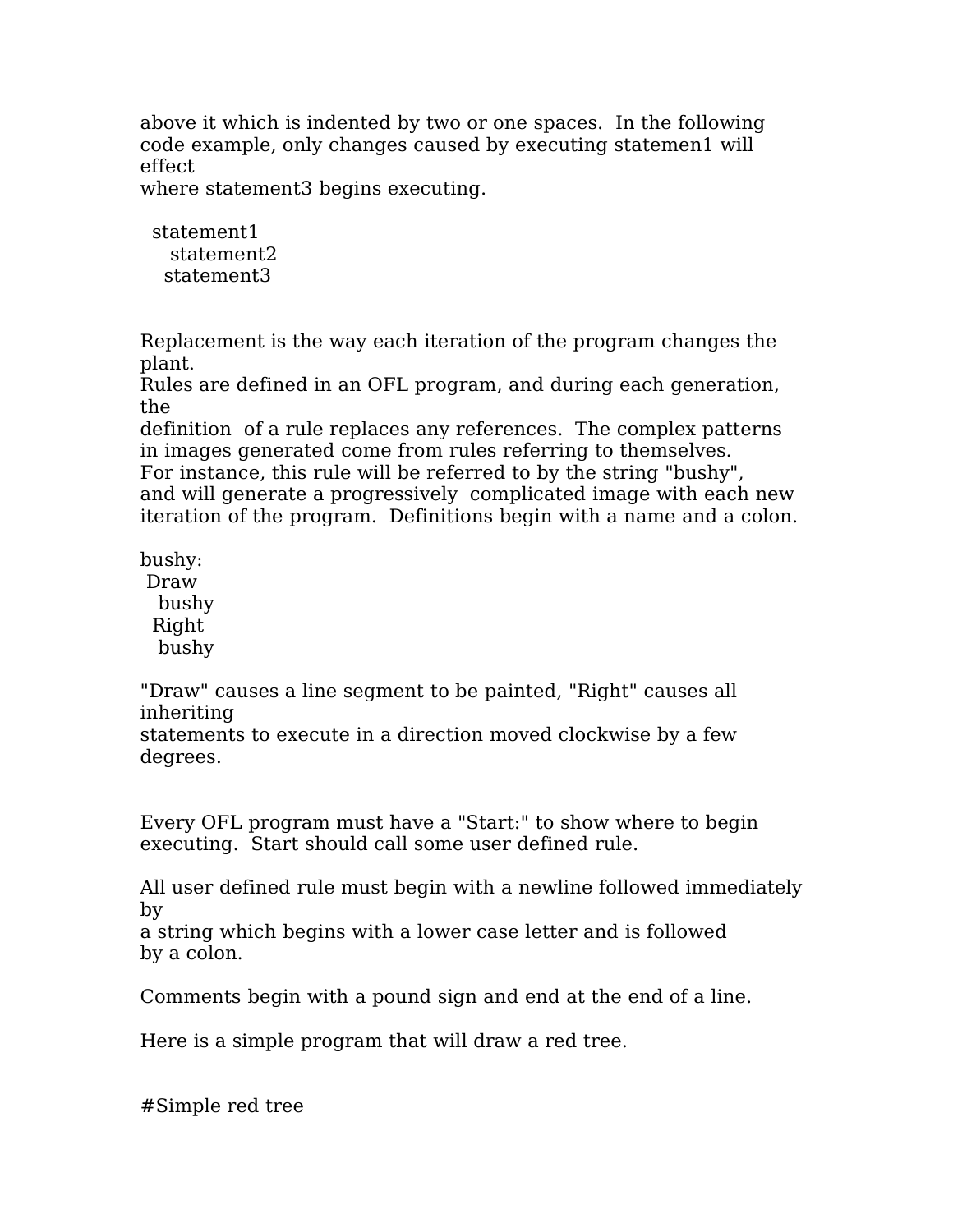Generations=10 Red=1

#Begin execution here Start: rightLine

#Every iteration will replace the string rightLine with #all indented lines following it.

rightLine: Right Draw rightLine Left Draw rightLine

This image will be produced.

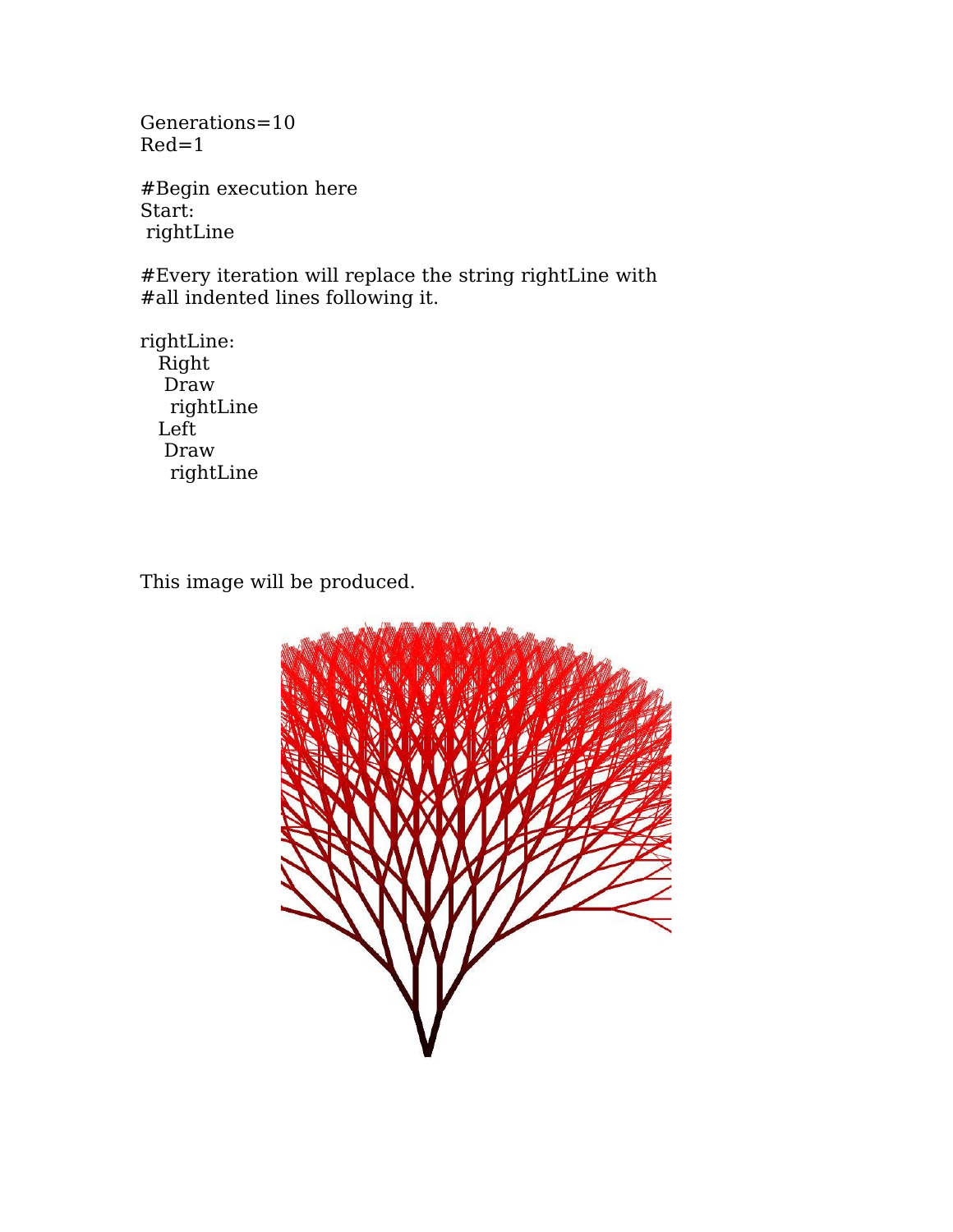---Language Reference Manual

#### 1. Language Overview

Organic Form Language, OFL, is based on L-systems. OFL adds structure through blocks and methods. Code blocks define scoping. A method is a code block with a name. Indentation is used to define code blocks.

#### 2. Lexical Conventions

There are six types of tokens: keywords, identifiers, comments, operators, new line followed by white spaces, and integers.

Operators, white spaces, and newlines are used to separate tokens. 2.1. Keywords

The keywords begin with an upper case ASCII letter, which is followed by only upper and lower ASCII letters.

The keywords are:

Right, Left, Draw, Thickness, Length, Angle, Red, Green Blue, Generations, Start, and Final.

#### 2.2.identifiers

Identifiers begin with a lower-case ASCII letter, and may have only upper and lower-case ASCII letters, integers, and underscores, ' '.

#### 2.3.Comments

Comments begin with a pound-sign, '#', and continue until the first newline.

2.4. Integers

Integers are one or more decimal digits between '0' and '9'.

2.5. White Spaces following a Newline

A white space immediately after a newline indicates a code block. Otherwise white spaces are ignored.

2.6. Operators

Non-letter ASCII symbols are used as operators. They are one character long.

They are:

':','=','-','+'

#### 3. Grammar

3.1 Indentation

Like Python, the structure of the code in OFL is indicated with indentation. Only code blocks are indented. Initialization of environment members,3.2.1.2, and Generations,3.2.2.2, always begin on a new line and are not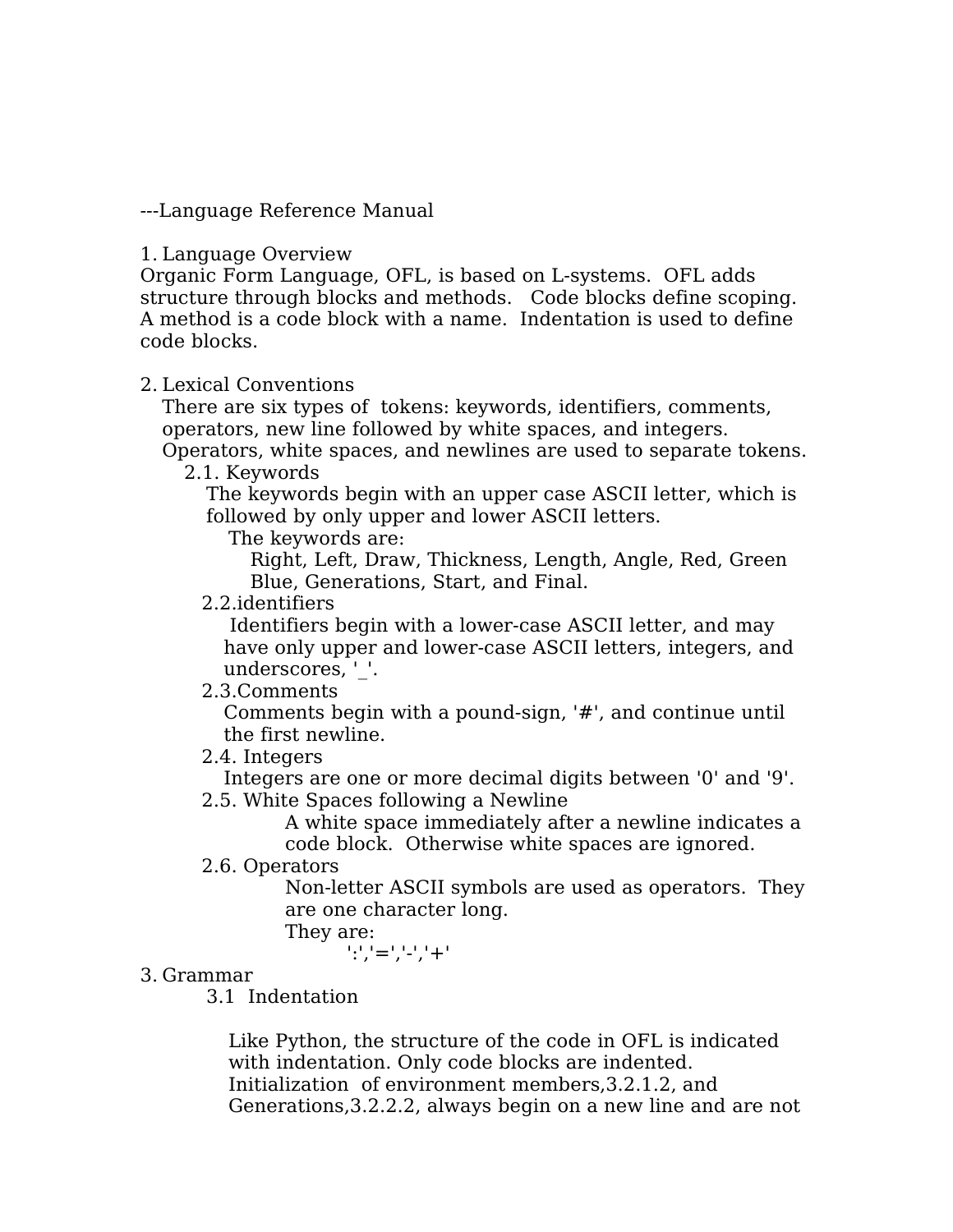indented. Any method declaration will not be indented, and will immediately precede one code block.

Indentation expresses environment inheritance in which instructions will be executed. Each instruction inherits the environment from the last instruction more shallowly indented. The execution environment is not effected by those instructions more deeply indented. Only an instruction which is more shallowly indented than the immediately subsequent instruction will have any effect on the execution environment of another instruction.

For example, here are a series of commands in OFL.

a1  $b2$ 

c3

d4

In this case, a1 will not effect c3 because b2 is not more deeply indented than a1. The only execution environment being modified is c3 because it will inherit b2's environment, and any changes to the environment caused by b2.

### 3.2. Keywords

In OFL, a keyword is a directive, environment member, or a flow control statement.

3.2.1Directives and Environment Members Both directive and environment members change the runtime environment of an OFL program, but directives also direct the display program.

#### 3.2.1.1.Directives

Directives either rotate the direction in which future drawing is done, or direct the display program to draw.

They do not take a value, so they only can share a line with white spaces.

3.2.1.1.1Turning Commands Right and Left rotates the direction of drawing clockwise or counter clockwise by the value of Angle, 3.2.1.2.4. 3.2.1.1.1.1.Right Turns direction of drawing clockwise. 3.2.1.1.1.2. Left Turns direction of drawing counter-clockwise.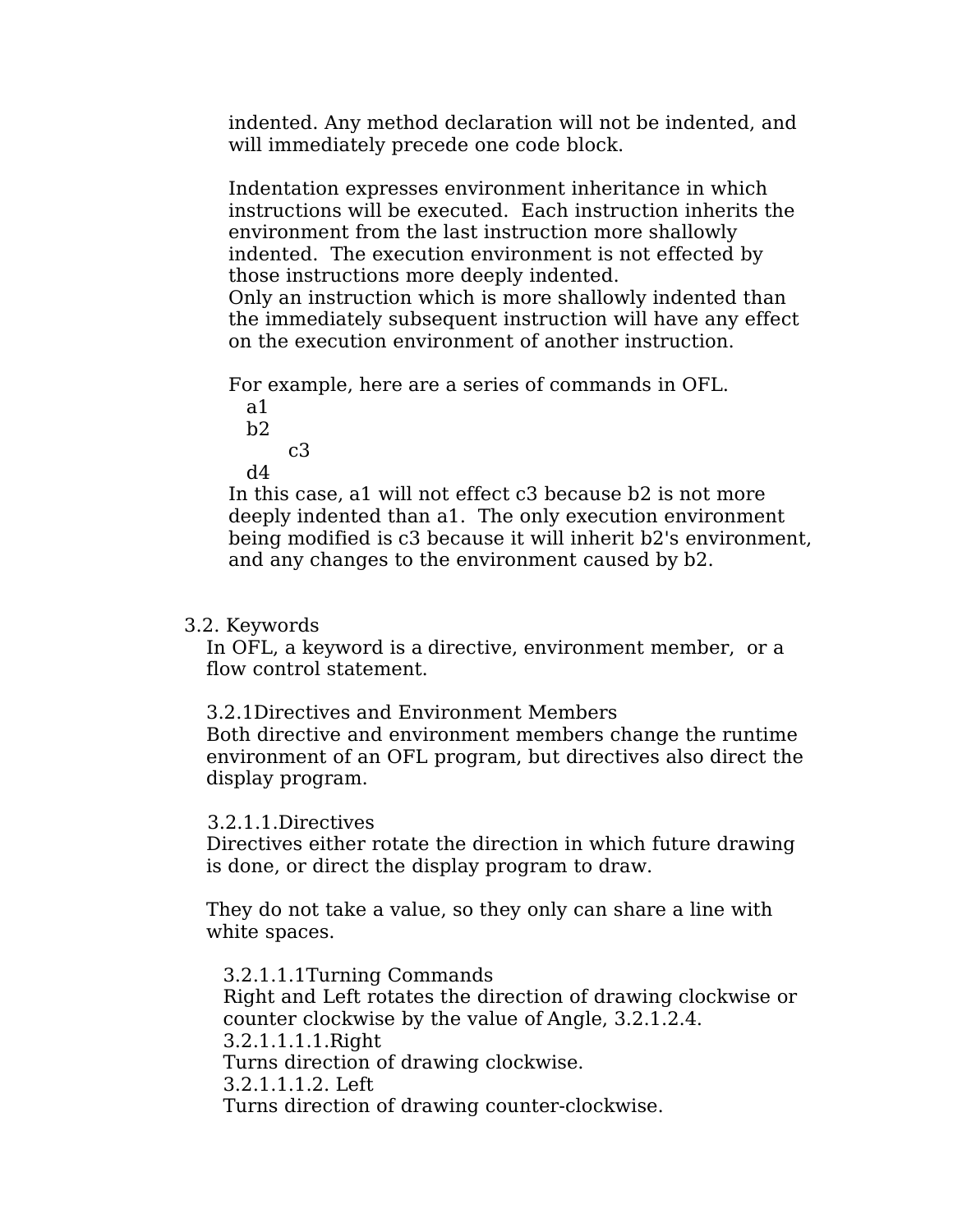3.2.1.1.1.3. Draw

Directs the display program to create a visible mark of Length, 3.2.1.2.2, long from the current position in the direction of drawing with a width of Thickness,3.2.1.2.1, pixels in of the Color,3.2.1.2.3 . This is the only means in OFL to paint on the screen.

3.2.1.2. Environment Members

Environment members only change the state of the runtime of an OFL program.

They always take an integer value, so

they are always followed by an equals sign, '=', and either an integer or a plus or minus sign, '-', '+'.

3.2.1.2.1. Thickness

The value of Thickness dictates the thickness of lines painted when Draw is called.

3.2.1.2.2. Length

The value of length dictates the length of a line painted when Draw is called.

3.2.1.2.3. Red, Blue, Green

The value of these colors dictates the color of a line painted when Draw is called.

3.2.1.2.4 Angle

The value of Angle dictates how much direction of drawing is changed when Right or Left is called.

#### 3.2.2.Flow Control Statements

Flow control is based around the concept of a generation in recursive calls. A generation is a unit of growth of the drawn form. Methods may be declared to be "per generation", which tells the system that they may only be invoked once for each generation in each call path.

For example, if "twig" is a per generation method and recursively calls itself twice, and is called by "branch" twice, twig will execute twice during the first generation, then four times the second generation, then eight times during the third generation. If twig is not per generation, then it will run indefinitely.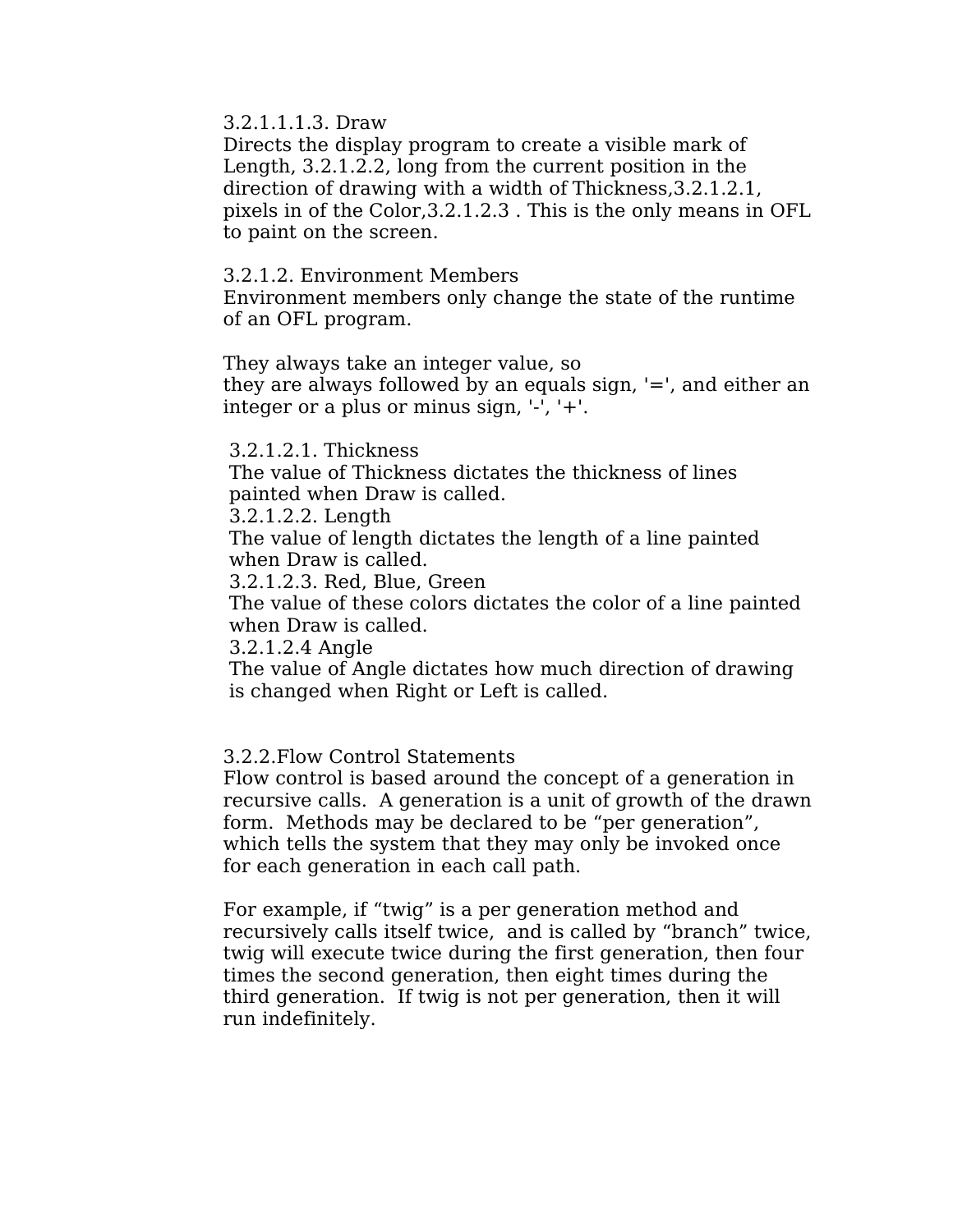## 3.2.2.1.Generation

Sets the total number of times rules will be replaced in each call path. This always takes an integer value, so it is followed by an equals sign  $=$ and an integer. It is only set once in any program, and it is always on its own line with no preceding spaces but may have trailing white spaces before the subsequent newline.

3.2.2.3. Start

The value of Start is the first method call made during the start of any run of the OFL program.

This always takes an identifier value, so it is followed by an equals sign ':' and an identifier. It is only set once in any program, and it is always on its own line with no preceding spaces but may have trailing white spaces before the subsequent newline.

3.2.2.4. Final

Final is an optional control statement after the name of a new rule, but before the colon. It is the alternative value of the method during the final generation. It is similar to an identifier definition in that it has a declaration line followed by a code block which is more deeply indented than the declaration.

# 3.3. Identifiers

An identifier names a user defined method.

3.3.1.Identifier Definition

The Identifier definition is an identifier declaration line followed by a code block.

3.3.2.Identifier Declaration

An identifier declaration names the method and includes any modifiers.

The identifier is followed by a modifier and colon, or just a colon. Following the colon is a newline.

- 3.3.3. Identifier Method Block A method block contains only indented lines. Only method blocks contain indented lines.
- 3.4.Operators

3.4.1.Assignment Operators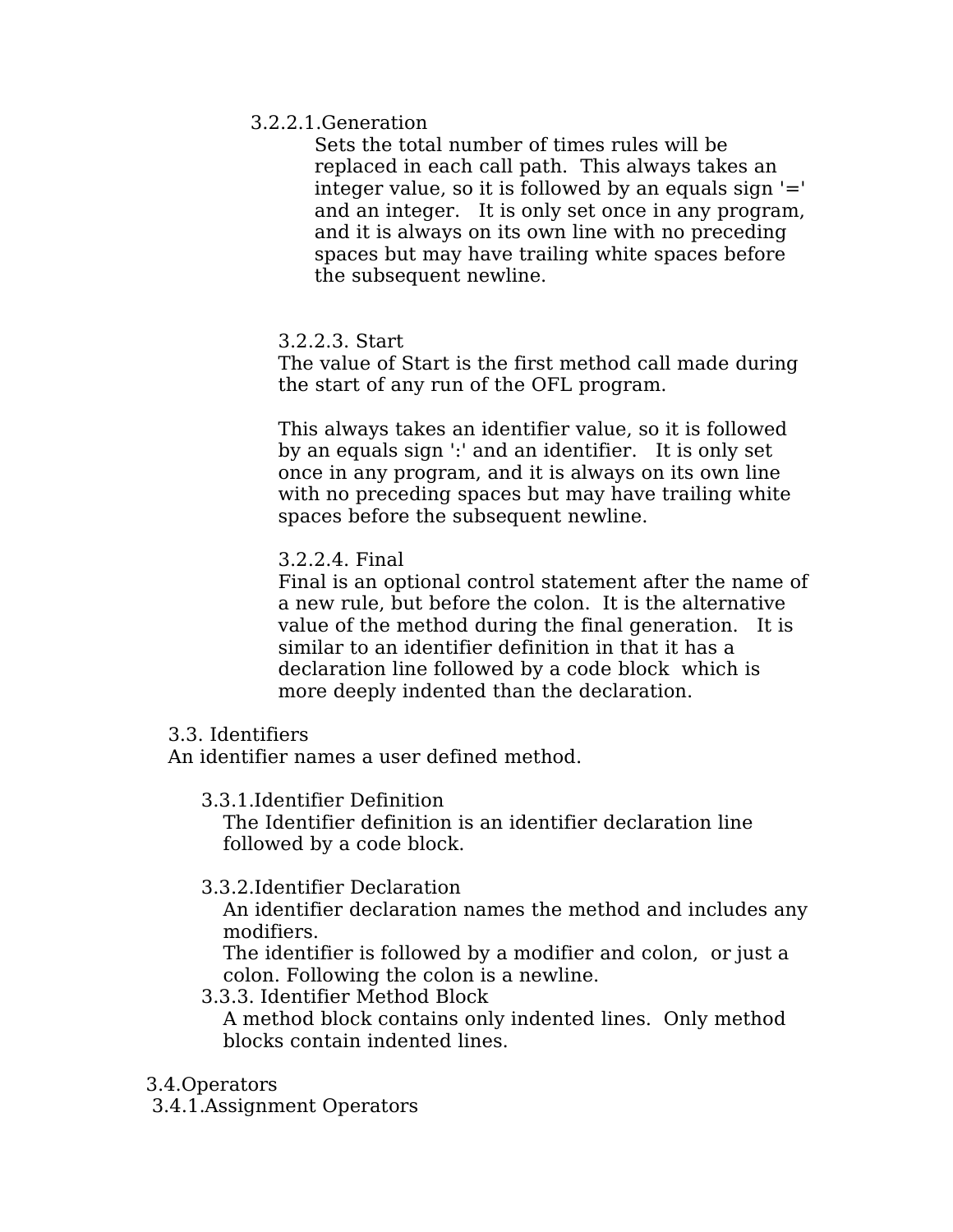The assignment operators give a value to a keyword or identifier, which are the "lvalue".

An equals sign is used if, and only if, an integer value being set. 3.4.1.1.Colon

Colons set the lvalue to code block.

A colon may possibly have a modifier between it and the lvalue. A colon is the end of a statement on a line, so it is only followed by white space before the newline.

3.4.1.2 Numeric Assignment

Numerical assignment maybe abbreviated by using an increment or decrement value instead of an integer.

3.4.1.2.1 Equals

An equals sign is required to set an lvalue to an integer. It sits between an lvalue, and either an integer value or a minus or plus sign.

3.4.1.2.2 Minus

Minus may be used instead of a integer in a numeric assignment to indicate decrement by one the value of lvalue.

3.4.1.2.3 Plus

Plus may be used instead of a integer in a numeric assignment to indicate increment by one the value of lvalue.

# 3.4.2 Pound

Pound indicates the beginning of a comment. Everything between a pound sign and the first subsequent newline is a comment and is ignored. A comment may not share a line with any other statement.

---- Project Plan

The project was developed serially with the goals established before the design, which was completed before the coding. Small corrections in the preceding steps were necessary along the way.

The coding of the compiler was analogous to the steps of execution of the compiler; the front end was developed first, then the first execution phase of the back-end, and finally the PostScript output generator.

Originally CVS was going to be used to manage the history of all code files, but was unnecessary because nearly all code was developed

in one Antlr file. Using only a single file for code also greatly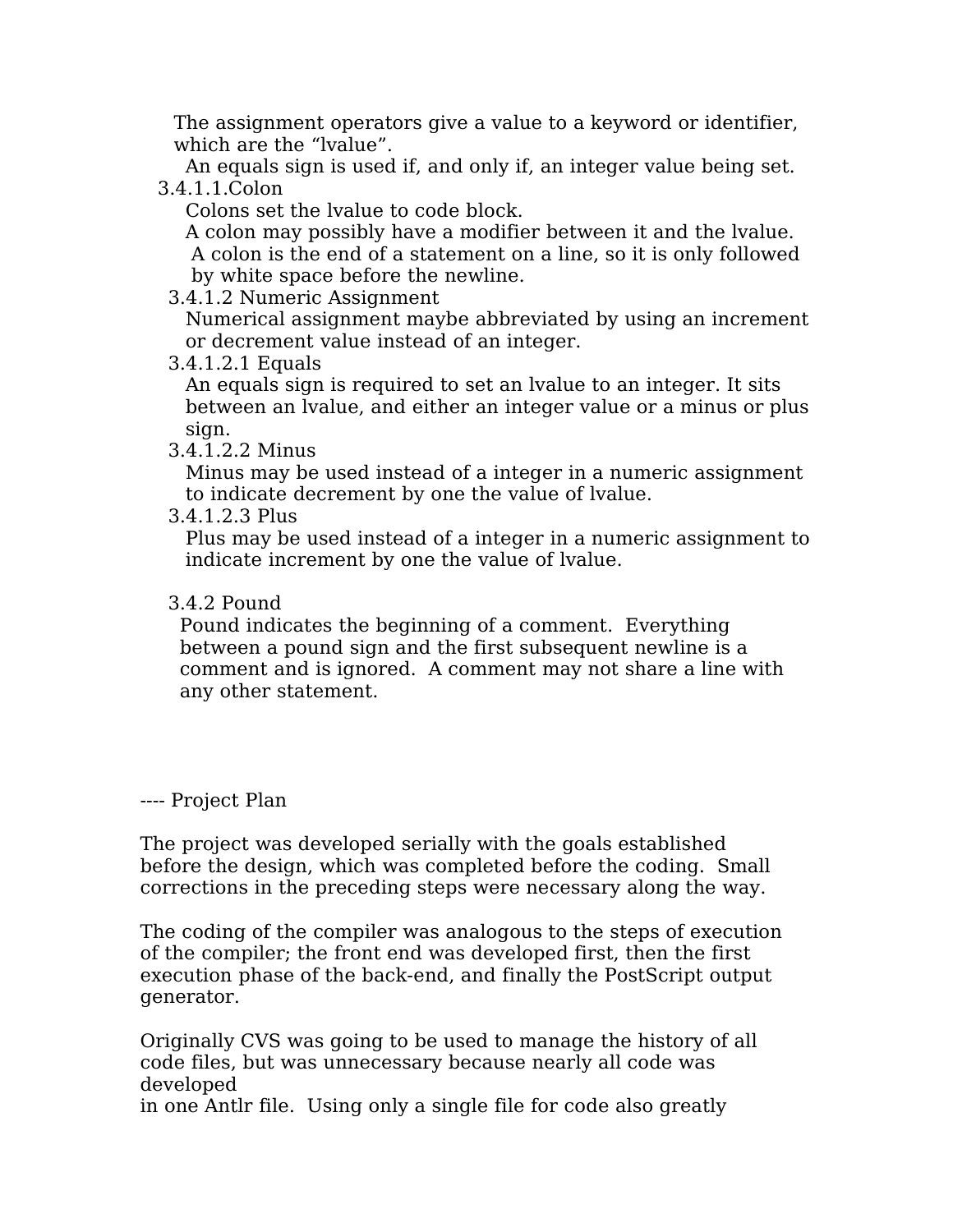simplified the build system.

The schedule was based on the class schedule deliverables, with the completion of the front end coinciding with the due date of the Language Reference Manual. The back-end was not divided into separate tasks.

Testing was frequent because the time needed to execute a build/run cycle was never more than one minute. The testing begin with simple programs as soon as the lexer was ready. I maintained a group of test input files which for regression testing and ran them with a script whenever significant changes where made to the compiler.

The output was manually inspected.

Development was done on a Linux machine using Antlr and IntelliJ Idea, which became critical for debugging and development of the complicated tree walker in my compiler.

---- Design

The compiler is unique in that the program which it compiles is executed in the AST tree walker. The AST is altered by the execution of the statements of the OFL program. There are actually four tree walkers in the OFL compiler. The first finds the rule definitions and keyword values. The subsequent walkers only walks the tree which represents the "Start" rule. The second walker is the Mutator and it is called repeatedly. It replaces all references to user rules with their values found in the preceding tree walk. The third walker replaces rule references with their "Final" values. The last walker is the PostScript Generator. It prints the ASCII PostScript code of the image.

The Main Switch component acts as a switching station between the components generated by Antlr: Lexer, Parser, Definition Walker, Mutator, Final Mutator, and PostScript Generator. The Main passes the Lexer to the Parser, then passed the AST to rest of the components. It is the only code defined outside of the Antlr input file.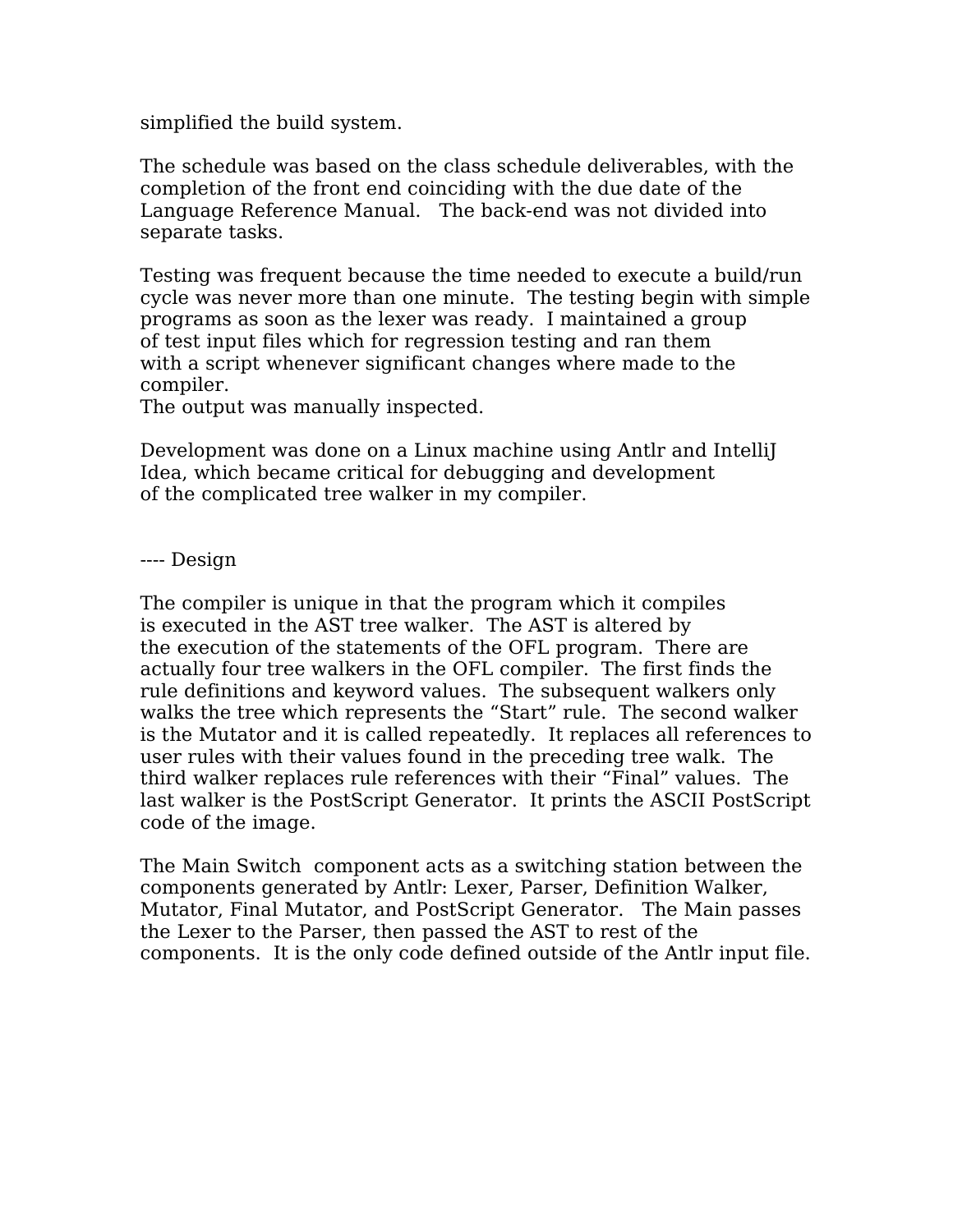

The Parser is also interesting in that it has to compare the values in the indentation tokens. Each indentation token has a value representing how deeply the subsequent statement is indented. That indentation needs to be compared with previous indentations to find where the subsequent statement belongs on the AST.

--Lessons Learned

Design your language with an eye toward the tools you are using. The way my program used indentation consumed about 30% of the time I spent on development. Most of the compiler is easy to design with Antlr because it is a good tool, but working against it is very difficult.

Likewise, using the AST tree walker was not a good way to execute the final OFL program. That consumed about 60% percent of my development time, and the majority of that was debugging.

--Code Examples Each program listing is followed by the figure is generates.

#Long green grass

Generations=7 Green=2 Length=23 Thickness=4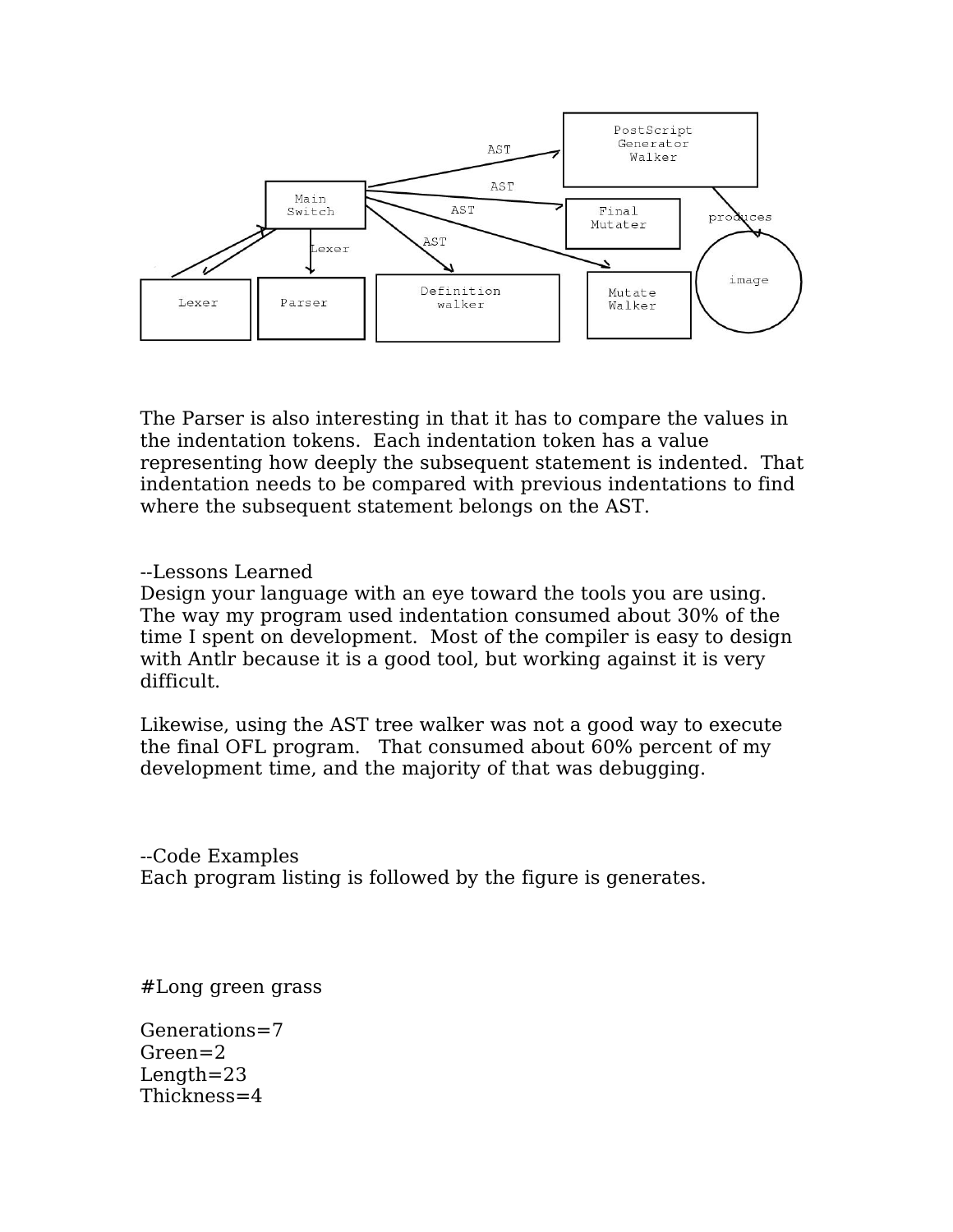Angle=15

#straight line stalk: Draw Draw

#Program begins execution here Start: stalk stalk Right wash

#Definition of the user word wash wash: Draw wash Left wash

#Definition of what to do when printing wash wash Final:

Right

Draw

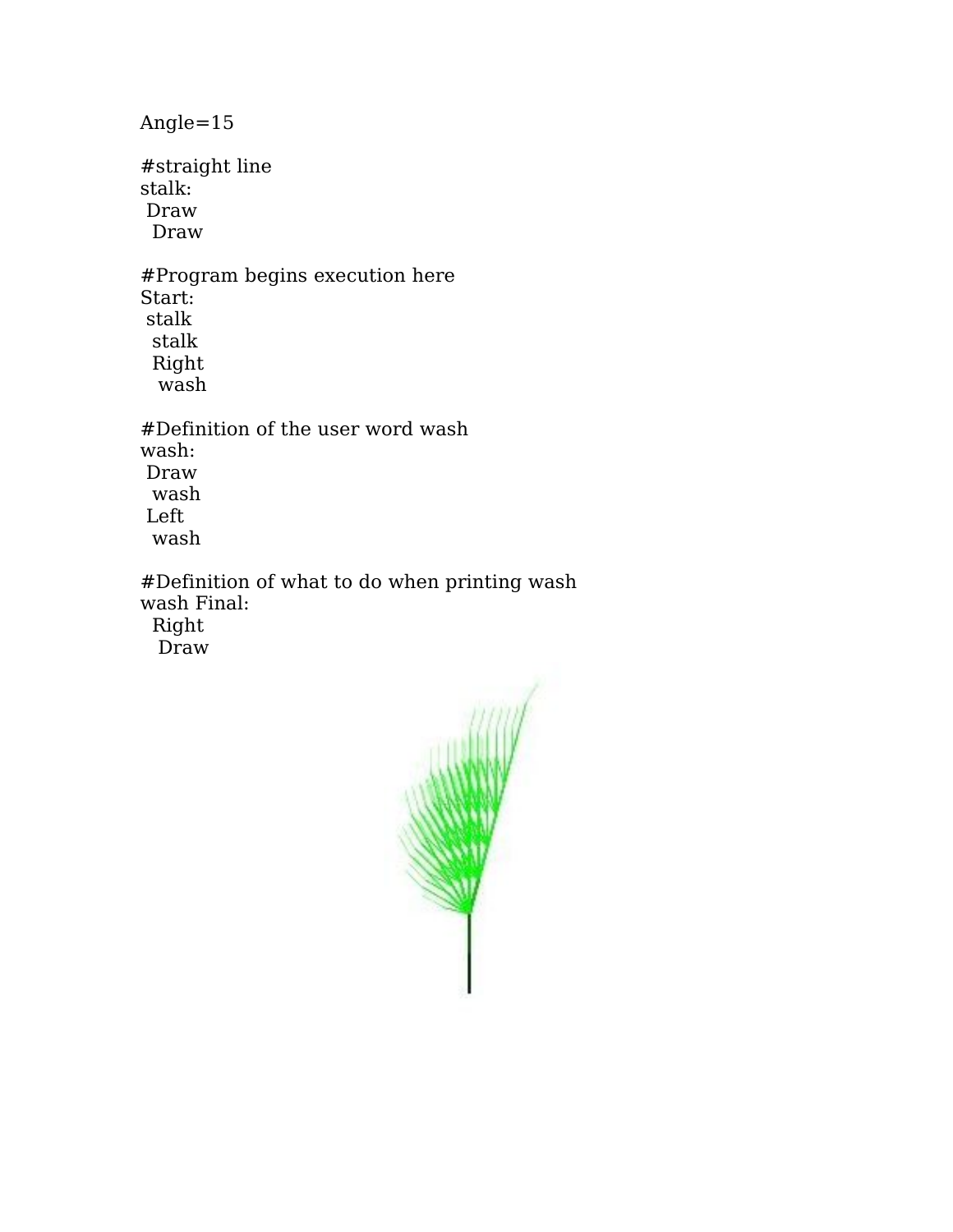#Tall aqua stalk with a wisp on top

Generations=9  $Red=0$  $Blue=1$ Green=1 Length=37 Thickness=4 Angle=15 #just a long poll stalk: Draw Draw Draw Draw Draw Draw Start: stalk rl #Which direction the plant leans lean: Right #bushiness rl: Draw lean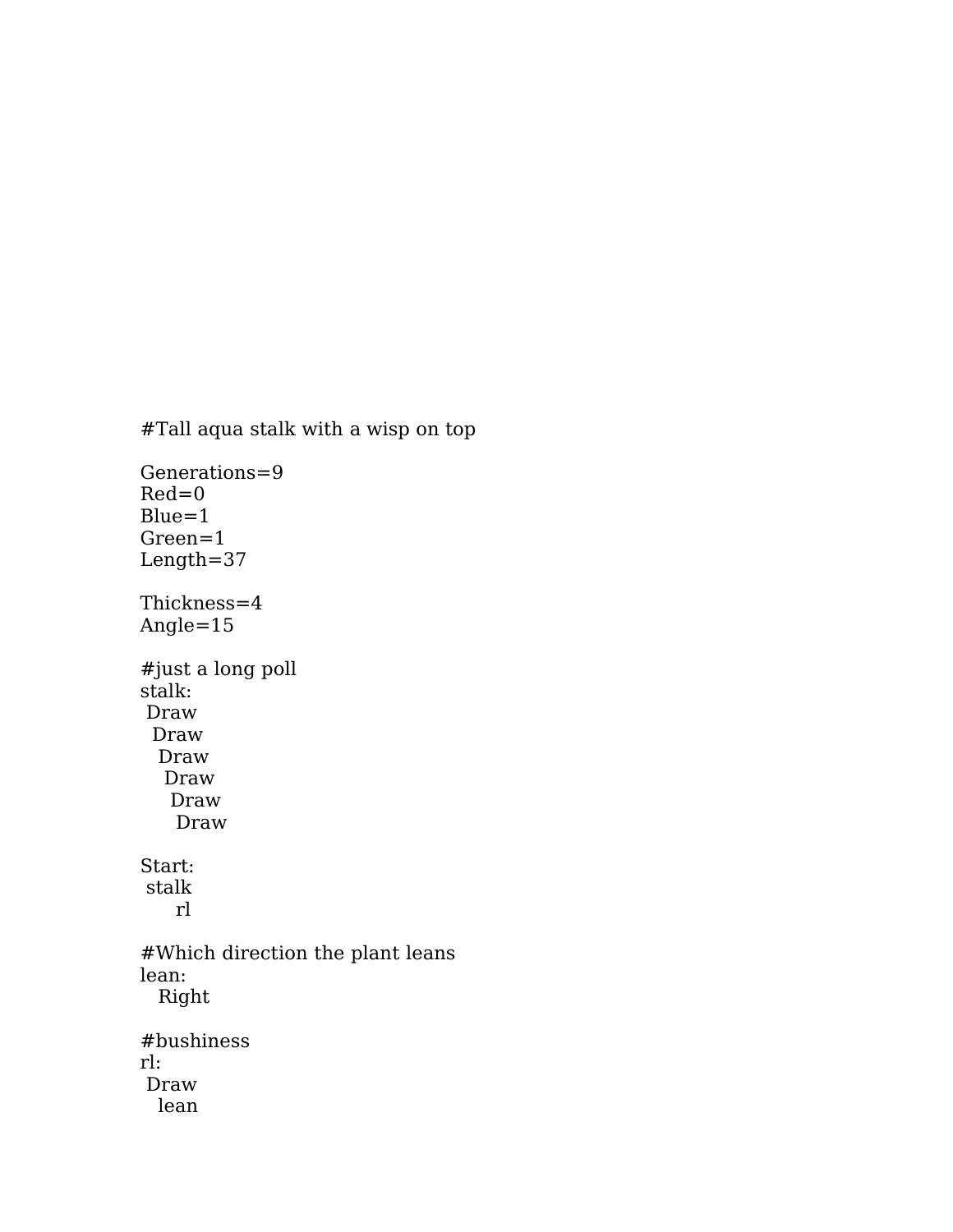rl lean Draw Draw rl rl Final: lean Draw



#Thick green plant

Generations=6

#greenish yellow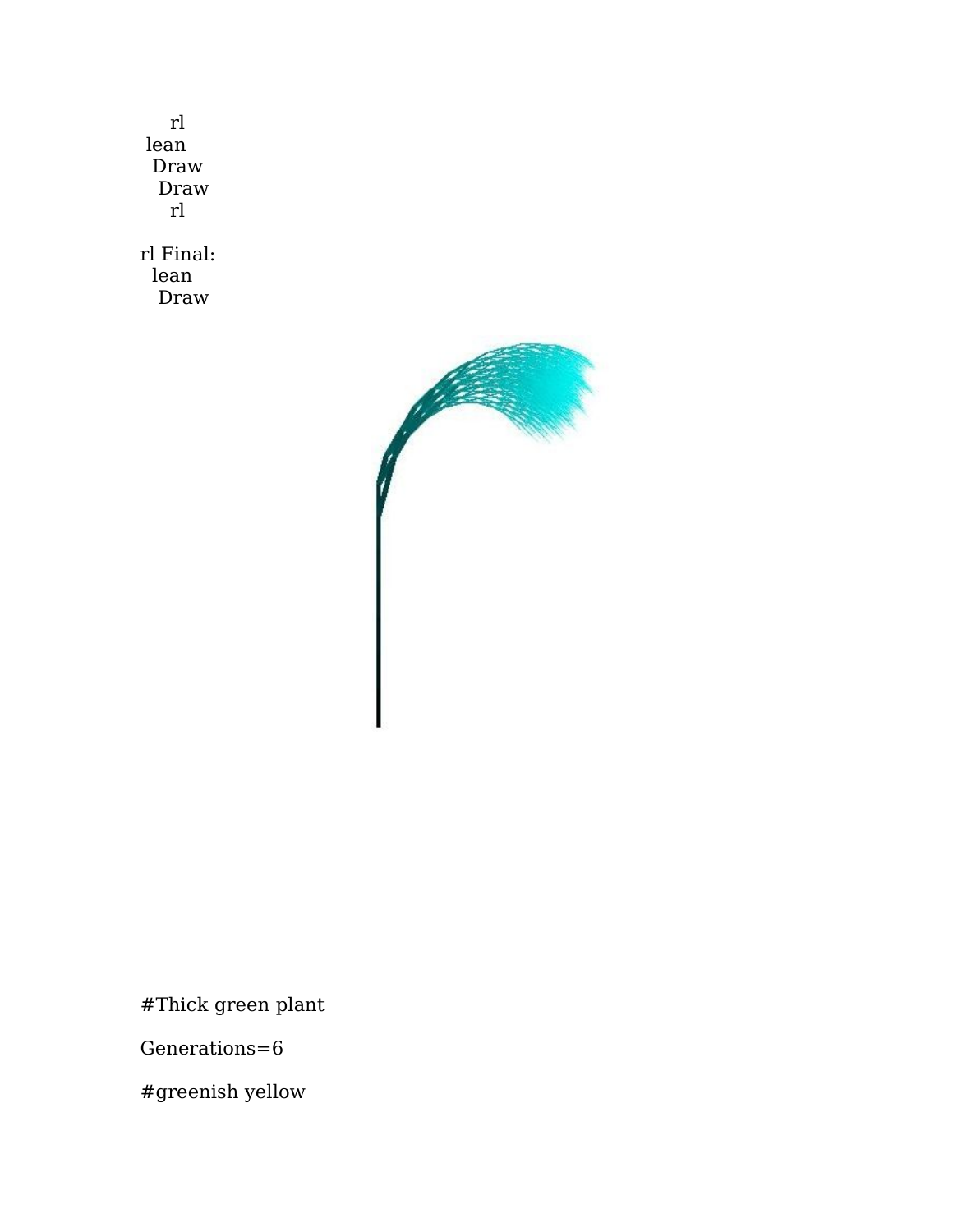Red=1  $Blue=0$ Green=1 Length=40 Thickness=4 #Make a bush #Add tall branch leaning to the right Start: Right rl rightlong rightdraw: Right Draw #Right leaning branch rightlong: Right rightdraw +-- 5 lines: rightdraw---------------------------------------------------------------------------------------- #Branch a lot rl: branchr Draw rl rl branchl Draw rl rl Final: Right Draw branchr: Right branchl: Left